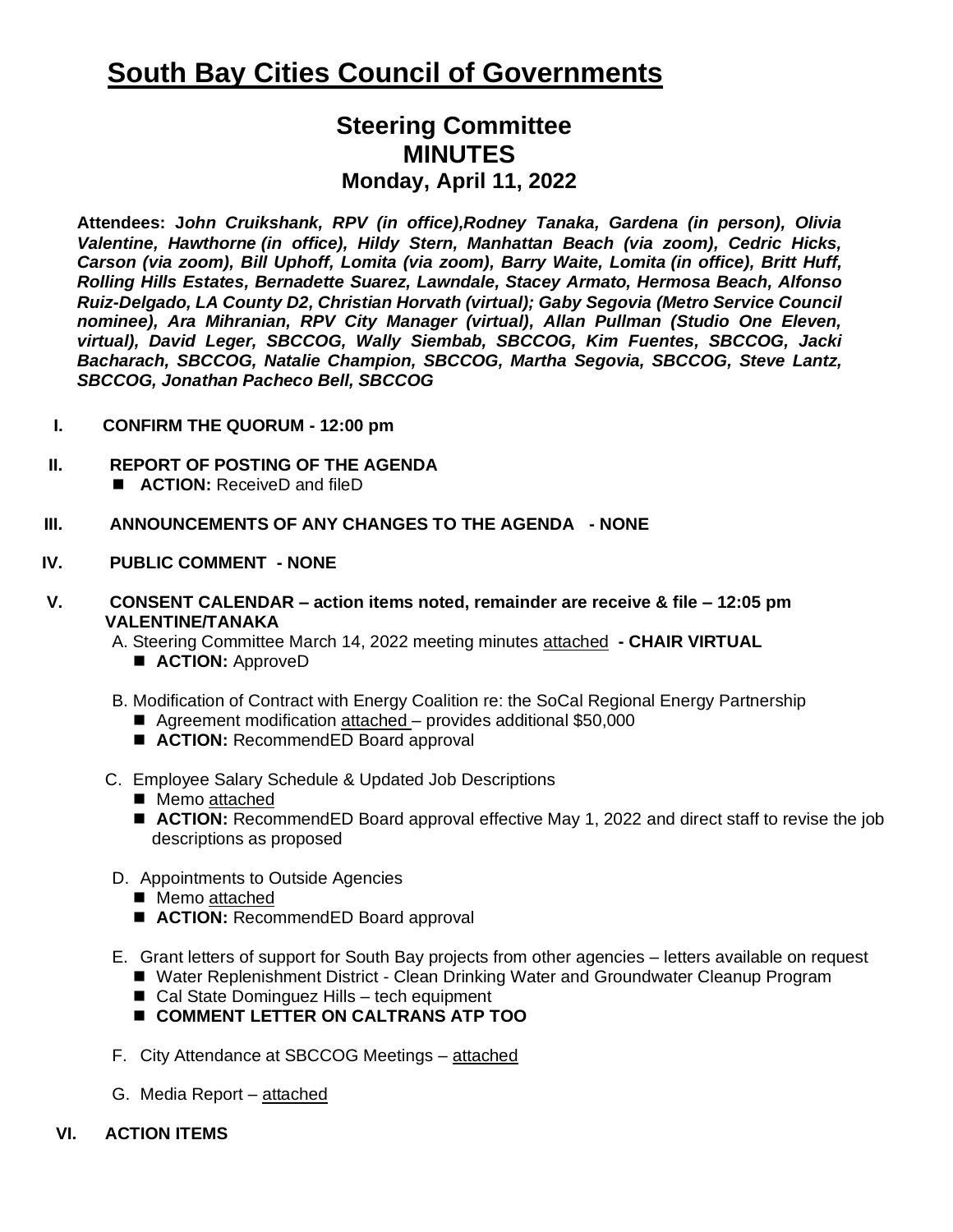- **H.** Metro Service Council selection **– 12:10 pm**
	- ◼ Memo attached **UPHOFF WITHDREW**
	- **ACTION:** Review candidates and determine whether a selection should be made now or if a subcommittee should be formed to interview the nominees
		- ◼ **CRUIKSHANK – WANTS ALL CANDIDATES INTERVIEWED**
		- ◼ **HUFF – GREAT IDEA TO HAVE SPANISH SPEAKING PEOPLE ON THE BOARD. IS G. SEGOVIA FAMILIAR WITH ALL OF THE COMMITMENTS OF THE JOB? – YES**
		- ◼ **SUAREZ – INTERVIEW CANDIDATES**
		- CRUIKSHANK WORRIED THAT WITHOUT INTERVIEWS, PEOPLE WILL STOP APPLYING
		- ◼ **SUAREZ – OK WITH THIS BUT SHOULD HAVE A PROCESS**
		- ◼ **HUFF – WE HAVE A PROCESS – AND THIS GOES TO THE BOARD**
		- ◼ **HICKS – WERE THE OTHER APPLICANTS TOLD TO BE HERE?**
		- ◼ **VALENTINE – HAVE OTHER 4 CANDIDATES ATTEND THE BOARD MEETING –** *email sent to all candidates 4/11/22 with invite to board meeting*
			- o **MOTION: TANAKA/DELGADO TO SKIP INTERVIEWS AND MOVE TO APPOINT SEGOVIA – CRUIKSHANK/TANAKA. OPPOSED HICKS – MOTION PASSES**
		- ◼ **VALENTINE/DELGADO – CRESPO & LOVE RECOMMENDED TO BOARD – NO OPPOSITION**
- **I.** SCAG Regional Early Action Program funds to accelerate housing **12:20 PM** 
	- Commercial Redevelopment into Housing project recommendation memo attached'
	- **ACTION:** RecommendED Board approve a contract with Studio One Eleven (including subconsultant Kosmont Companies and Labib Funk + Associates) at a cost not to exceed \$274,660 – **SUAREZ/HUFF**
- **J.** Alert South Bay **12:25 PM - TABLED INFORMATION NOT YET COMPLETE**
- **K.** South Bay Fiber Network **12:45 PM** 
	- $\blacksquare$  Technical assistance grant with the state to be applied for  $-$  free CCF assistance working with Magellan – up to \$500,000 for planning – application should be available in May
	- Work Order #5 and Change order #3
	- **ACTION: RecommendED** board approval of work order #5 and change order #3 -**WAITE/VALENTINE**
	- ◼ **WAITE – PROBLEMS WITH BROADBAND – ONLY ONE PROVIDER AND NOT MUCH IN UNDERSERVED AREAS.**
- **L.** General Assembly De-Brief **1:05 PM** 
	- POWERPOINT BY KIM- AUDIO VISUAL MALFUNCTIONED. DIDN'T GET FULL FEED OF **THE EVENT. THEY OFFERED REDUCED COST OF \$1000. HICKS – MAKE IT MORE (\$1500 AT LEAST) – EX. MORE FUNDS DISCOUNT FOR NEXT YEAR. MOTION - \$1500 TO \$2500 – HICKS/VALENTINE**
	- ◼ **WAITE – WAS NICE – ENERGY IN THE ROOM, PEOPLE WANTED TO BE THERE. TOPIC NOT GOVERNMENT WHICH WAS A GOOD CHANGE.**
	- ◼ **DELGADO – GREAT EVENT – FUTURE OF WORK PERSPECTIVE GOOD**
	- ◼ **VALENTINE – COMMUNITY OF INNOVATION WAS HER FAVORITE. HOW WORK IS GOING TO CHANGE – ENJOYED BEYOND MEAT. LOVES SBCCOG BECAUSE WE ARE ALWAYS INNOVATING. IMPORTANT TO KNOW OTHER HEALTH OPTIONS. CONGRATULATE THE STAFF. VERY WELL DONE.**
	- ◼ **TANAKA – JUST BEING IN THE VENUE – GREAT – INTIMATE, NO MASKS, NO ONE LOOKED ON THEIR PHONES. THANKS TO DREW FOR THE PRESENTERS. STAFF DID GREAT JOB. FOOD GOOD.**
	- HUFF AGREES WITH ALL. VERY FESTIVE. THRILLED TO BE BACK. REGISTRATION **EXCELLENT AND FOOD GREAT THERE. REUNION ATMOSPHERE. LIKED BEYOND MEAT.**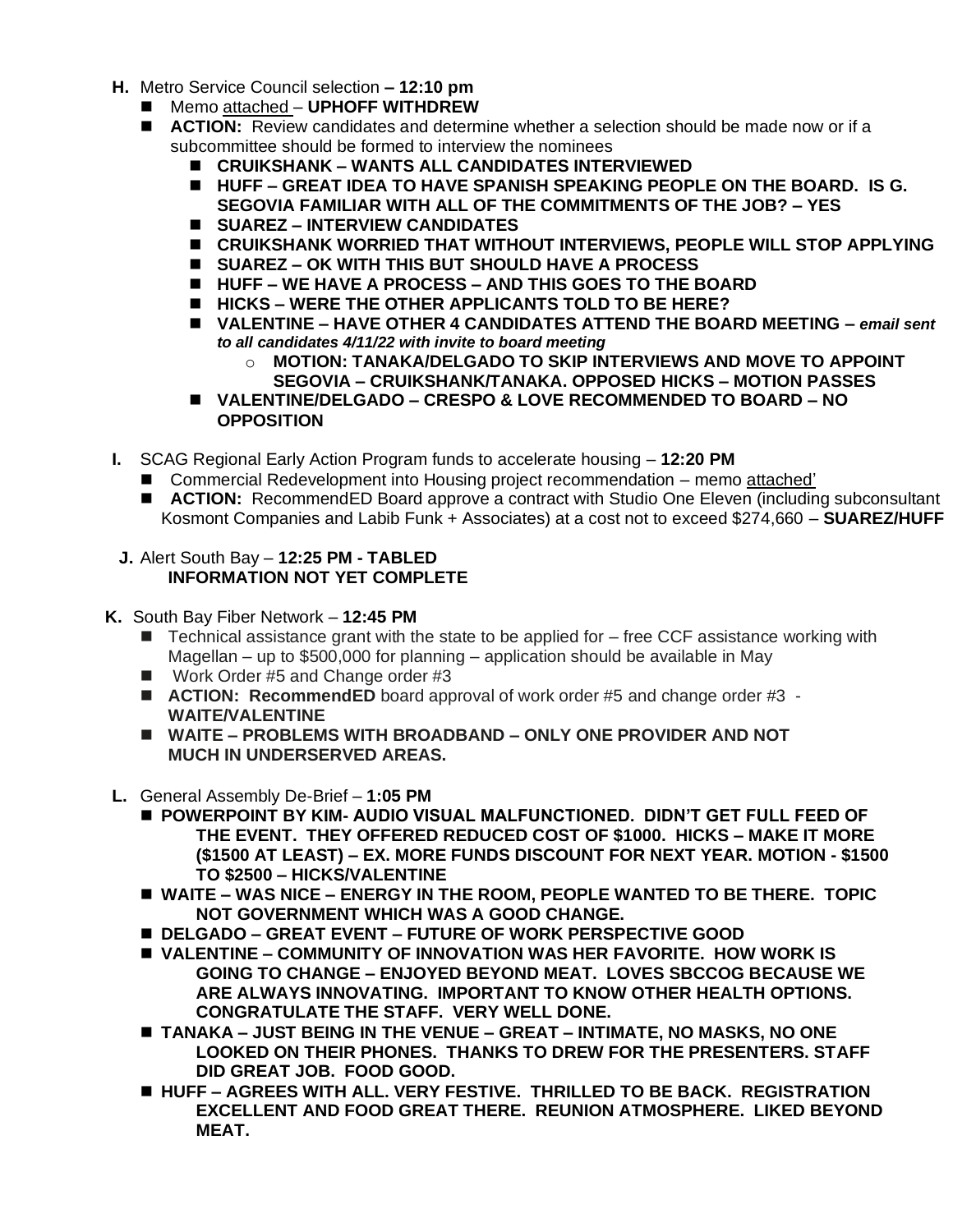- HICKS FIRST LARGE EVENT AT COMMUNITY CENTER AFTER COVID. LOTS OF **FEEDBACK ABOUT THE TECHNOLOGY OF THE FUTURE AND WHERE JOBS ARE GOING. ATTENDEES WANTED TO DETERMINE HOW TO GET THESE INDUSTRIES IN THEIR CITY. KUDOS TO THE TEAM.**
- ◼ **CRUIKSHANK – CARSON STAFF DID EXCELLENT JOB. AGREE WITH ALL COMMENTS. KUDOS TO CHAIR. SHOWED SYMBIOTIC RELATIONSHIP WITH PRIVATE AND PUBLIC.**
- **M.** Board Meeting Agenda Development **1:15 PM** 
	- April draft attached
		- Juliette Finzi-Hart, formerly with OPR re: climate issues
		- 2022-2023 Work program
		- ◼ 2028 Olympics **INVITE TO APRIL METRO RE: TRANSPORTATION PLANNING**
	- Future meeting possible speakers:
		- Stephanie Wiggins, Metro CEO
		- Chief Deputy of DA
		- Signal Synchronization applications with the SBFN What's Happening in Manhattan Beach
		- Speaker on Pensions and City Liability
	- **ACTION:** Provide direction
- **N.** Legislative Committee report **1:20 PM**
	- Status of Legislation that we are sponsoring LETTERS OF SUPPORT FROM CITIES **REQUESTED**
	- Status of Housing Trust Fund to be discussed at special board meeting
	- Legislative Briefing **CANCELLED, NEXT IS JULY**
- **O.** Regional Planner Assessment **– 1:30 pm**
	- After reviewing the work that has been charged to the assessment by the regional planner this year, SBCCOG staff is recommending that the assessment be reduced by 50% – from \$110,500 to \$55,250. The reason is that more charges have been made to the SCAG REAP account than was anticipated.
	- Revised amounts per city attached
	- **ACTION:** RecommendED that the board reduce special assessment for 2022-2023 for the regional planner by 50% **TANAKA/VALENTINE – SUAREZ ABSTAINED HOPEFULLY LAWNDALE AND ROLLING HILLS WILL PAY.**
- **P.** Approval of Invoices to be sent separately **– 1:35 PM** 
	- **ACTION: ApproveD invoices for payment <b>TANAKA/VALENTINE**
- **Q.** Homeless Program **– 12:55 PM**
	- ◼ **WE ARE WORKING WITH THE BEACH CITIES TO PILOT AN ALTERNATIVE CRISIS RESPONSE MOBILE TEAM – CURRENTLY SPEAKING WITH POTENTIAL PROVIDERS AND WRAP AROUND SERVICE PARTNERS**
	- ◼ **WE ARE WORKING WITH HAWTHORNE ON THEIR PALLET SHELTER PROJECT – MADE AN INTRODUCTION TO PROVIDENCE HEALTH AS A POTENTIAL PARTNER IN THE PROJECT**
	- ◼ **CONTINUE TO WORK WITH THE CITY OF TORRANCE ON THE SHELTER PROJECT – NEW OPENING DATE PROJECTED TO BE JUNE 27**
	- ◼ **WE SIGNED THE COUNTY INNOVATION FUND CONTRACT AND ARE CURRENTLY PROCESSING OUR CITY MOUS**
	- WE ARE ALSO WORKING WITH WELLS FARGO ON ESTABLISHING THE NEW CLIENT AID **ACCOUNT**
	- HAND SANITIZERS CALL OUT OF THE BLUE 3 OF OUR SERVICE PROVIDERS TAKING **SOME**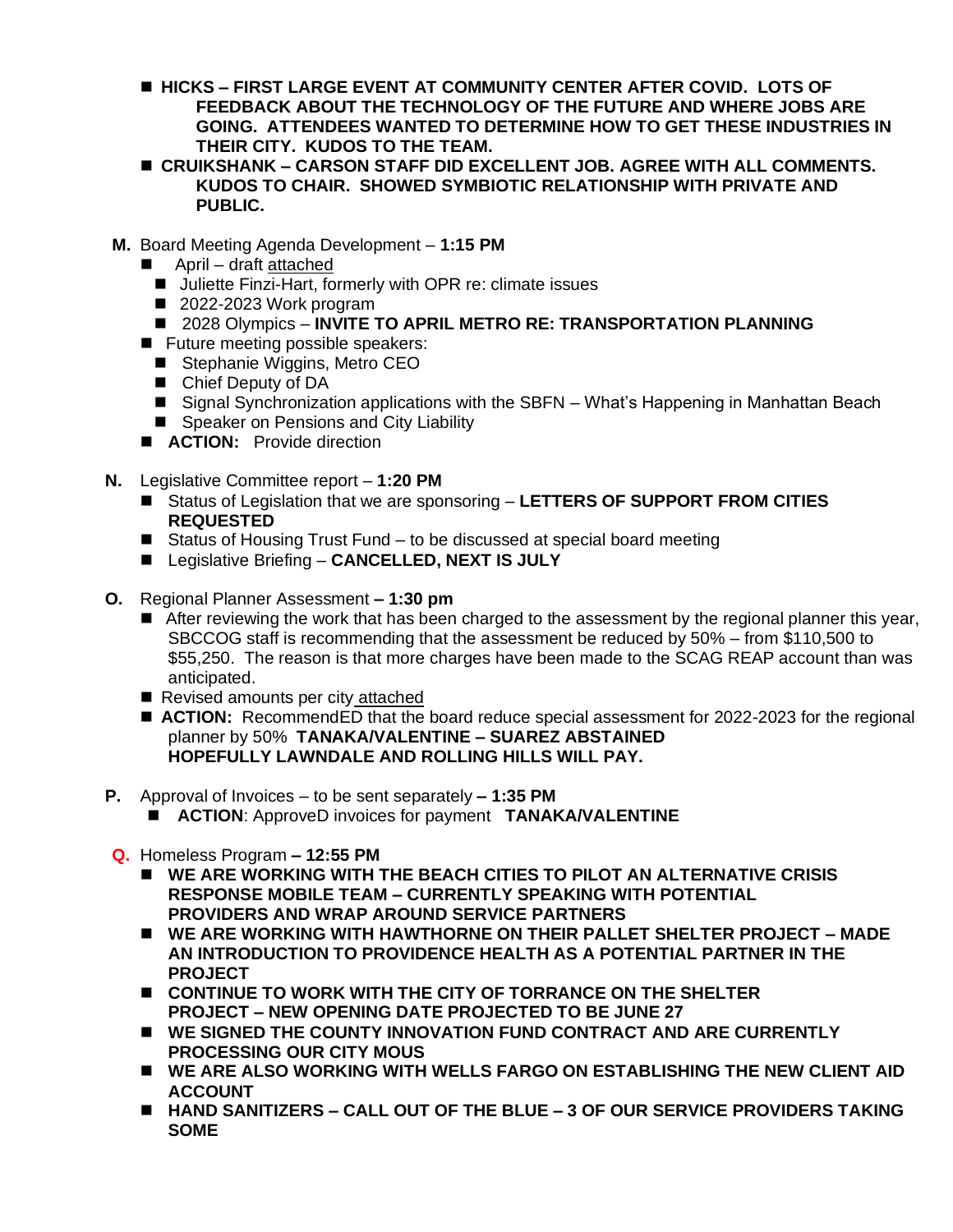- Comments on BRCH report
- ◼ **HORVATH – ADVOCATE THAT SUPERVISORS TAKE UP THESE RECOMMENDATIONS. LITERALLY CREATING A NEW COUNTY ENTITY REPORTING TO BOARD OF SUPERVISORS BUT CAN DEAL WITH ALL OF THE SEPARATE DEPARTMENTS AND COORDINATE RESPONSE. TIME IS OF THE ESSENCE. STRONG RECOMMENDATION THAT LAHSA GOES BACK TO DOING LESS. THEY HAVEN'T BEEN ABLE TO KEEP UP WITH THEIR GROWTH. LETTER IS FAIRLY HIGH LEVEL AND REPORT SUPPORTS WHAT IT SAYS. NOW SBCCOG AND CITIES NEED TO TALK ABOUT WHAT THIS MEANS. RONSON HAS ADDED A LOT WITH MORE SPECIFIC RECOMMENDATIONS. URGENCY IMPORTANT. PEOPLE FRUSTRATED.**
- CRUIKSHANK LOTS OF HOMELESS HAVE MENTAL HEALTH ISSUES. IS THAT **ADDRESSED BY BRCH?**
- ◼ **HORVATH – THEY FOCUSED ON GOVERNANCE AND DR. SHERIN (DMH) SPOKE TO BRCH MULTIPLE TIMES. NOT ENOUGH CLINICIANS TO DEAL WITH CRISIS AT HAND. NO FEEDBACK YET FROM SUPERVISORS. HORVATH WANTED ACTIONABLE ITEMS. SUPERVISOR MITCHELL SEEMED POSITIVE.**
- ◼ **VALENTINE – WHEN WILL BOARD CONSIDER IT? HORVATH ONLY HEARS RUMORS. NEED TO ASK THEM DIRECTLY.**
- **DELGADO NO OPINION UNTIL WEDNESDAY WHEN THEY SEE MOTION ON THE FLOOR. COMING TO MEETING ON APRIL 19.**
- **ACTION: RecommendED board approval of BRCH report comment letter AND SHARE LETTER WITH OTHER COGS**.**TANAKA/WAITE** ; **DELGADO ABSTAINED –** *sent to other COG's and our cities 4/13/22 – sent to county – time critical*

## **VII. INFORMATION ITEMS**

- **R.** Update on South Bay Environmental Services Center Activities attached **1:40 PM**
	- HELPING CITIES COMPLY WITH A STATE LAW. SET UP ACCOUNTS FOR OUR CITIES **FOR ENERGY STAR. GIVING EVERY CITY ACCESS TO THE SYSTEM TO BETTER MANAGE THEIR BUILDINGS AND ENERGY USE.**
	- ◼ **KITS FOR KIDS – 4 TH GRADE CLASSROOMS – COMPLETION COMING UP WITH CHECK FOR EACH CLASSROOM.**
	- ◼ **CAN DO LUNCH AND LEARNS – WORKING WITH MB TO DO SOME – ENERGY EFFICIENCY AND WATER DROUGHT – SOME AREAS SO SEVERE THAT WORRY IS ABOUT WATER SHORTAGE. WBMWD IS DOING PRETTY WELL BUT THEY WILL BE CONTINUING TO REDUCE TO SUPPORT OTHER AREAS AND POSSIBLE RATE INCREASES.**
	- ◼ **GRASS REPLACEMENT PROGRAM FOR CITIES. \$4-6 SQ.FT. AND THEY WILL DO LANDSCAPE DESIGN AND CAN BE DEMO GARDEN FOR COMMUNITY**
	- ◼ **REACTIVING VOLUNTEERS – TRAINING ON THURSDAY, APRIL 14 @ 5 PM IN THE OFFICE**
	- ◼ **CRUIKSHANK – MAKE SBCCOG LOGO MORE PROMINENT ON OUR BANNER AT TABLES**
- **S.** Local Travel Network **– 1:45 PM** 
	- Wayfinding RFP due April 14
	- Subcommittee to meet
	- $\blacksquare$  Met with Placer Cruikshank contact very robust data tool. Following up NEXT WEEK WITH HOW WE MIGHT USE IT
- T. Update on Senior Services good meeting March 22, next May 24 **1:50 PM CALIFORNIA DEPT OF AGING DIRECTOR AT LAST MEETING. AND MANAGER FROM AMERICAN CANCER SOCIETY. LOOKING FOR FUTURE SPEAKERS.**